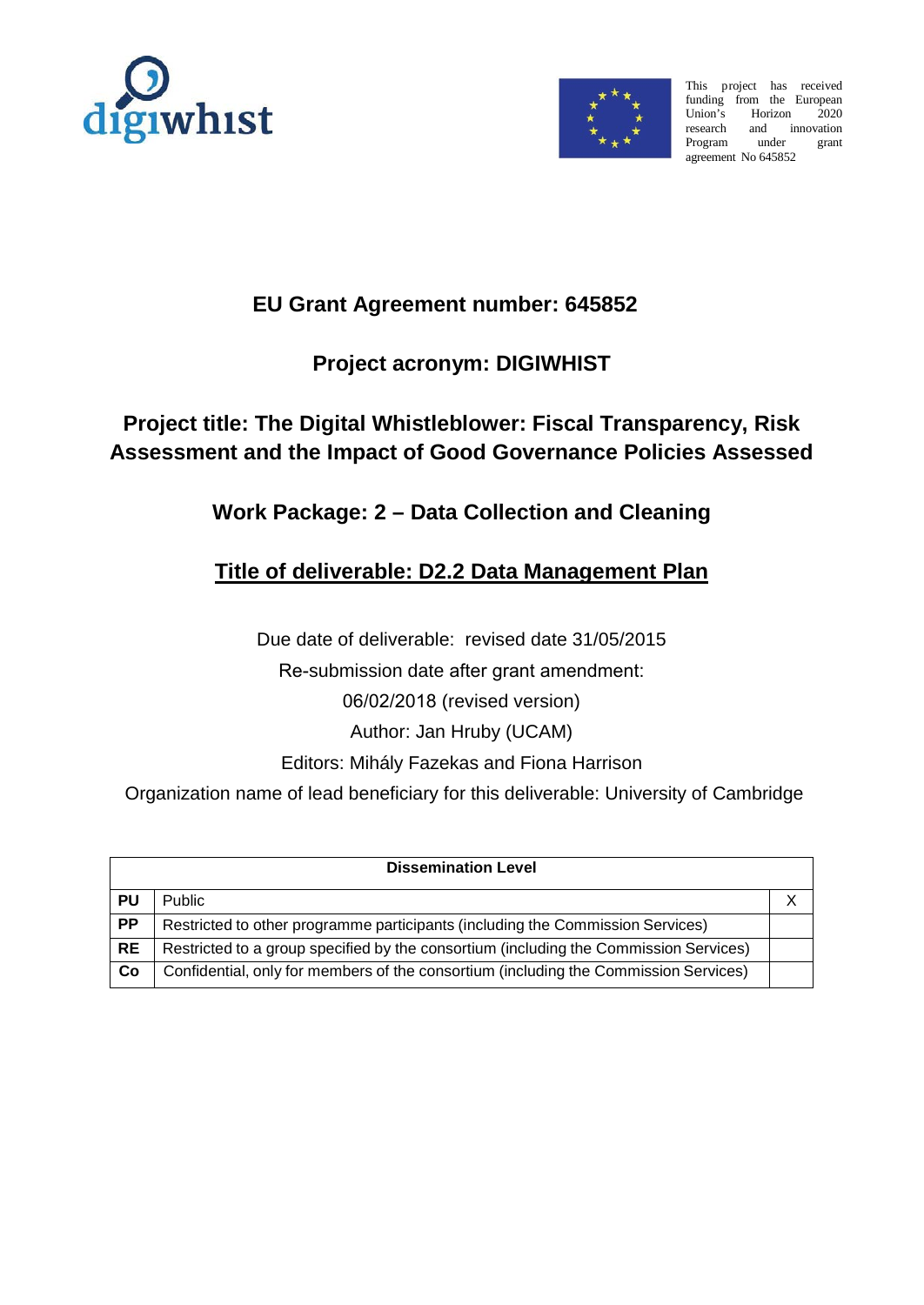# 1. Data summary

# **Introduction**

A central task of DIGIWHIST is to collect publicly available data about public procurement across Europe. The collection of such data and other complementary datasets is the main goal of WP2. This document is a data management plan that describes, in compliance with the guidelines on H2020 FAIR Data Management, how data will be collected, generated, maintained, secured and published.

# Purpose of data collection and its relation to the objectives of the project

### Procurement data

Collecting public procurement data is a fundamental part of the DIGIWHIST project. This type of data is spread across the internet on national procurement portals, municipalities' websites or NGO websites. The diversity within the sources with regard to the variety of technical sources, data completeness and data openness make the widescale collection and processing of such data, as originally envisaged in DIGIWHIST, very challenging. One of the most important goals of DIGIWHIST is to design and implement a solution that will make such data publicly available and machine readable for everyone. On top of that this data will be used by DIGIWHIST partners for scientific purposes such as computing of corruption risk indicators. This requires a well-described methodology of data collection, processing and validation.

### Public sector data

To achieve all the goals of the DIGIWHIST project we also collect and create four other datasets:

- Contracting authorities register
- Public officials register
- Budget data
- Asset declaration data
- ●

These are complementary datasets that won't be published separately as a stand-alone datasets but will be integrated into one joined database together with procurement and company data which will serve as an analytical platform for research purposes in harmony with activities described in the DoA (description of activities) particularly indicators development (WP3)

# Data formats

The current state of data sharing is at a different level in each of the 35 jurisdictions covered by the project and for all data sets that are collected, meaning that it is available in a variety of formats; structured, semi-structured and unstructured. The majority of data sources provide data in a human readable format as a semi-structured HTML page. The remaining sources are either unstructured text sources or structured XML, JSON or CSV files. Some of these can be accessed programmatically via API but even structured data is mainly accessed via a direct link from HTML pages.

Despite the fact that the various sources contain data of varying quality and our options for data extraction from structured/unstructured sources are different, DIGIWHIST will endeavour to unify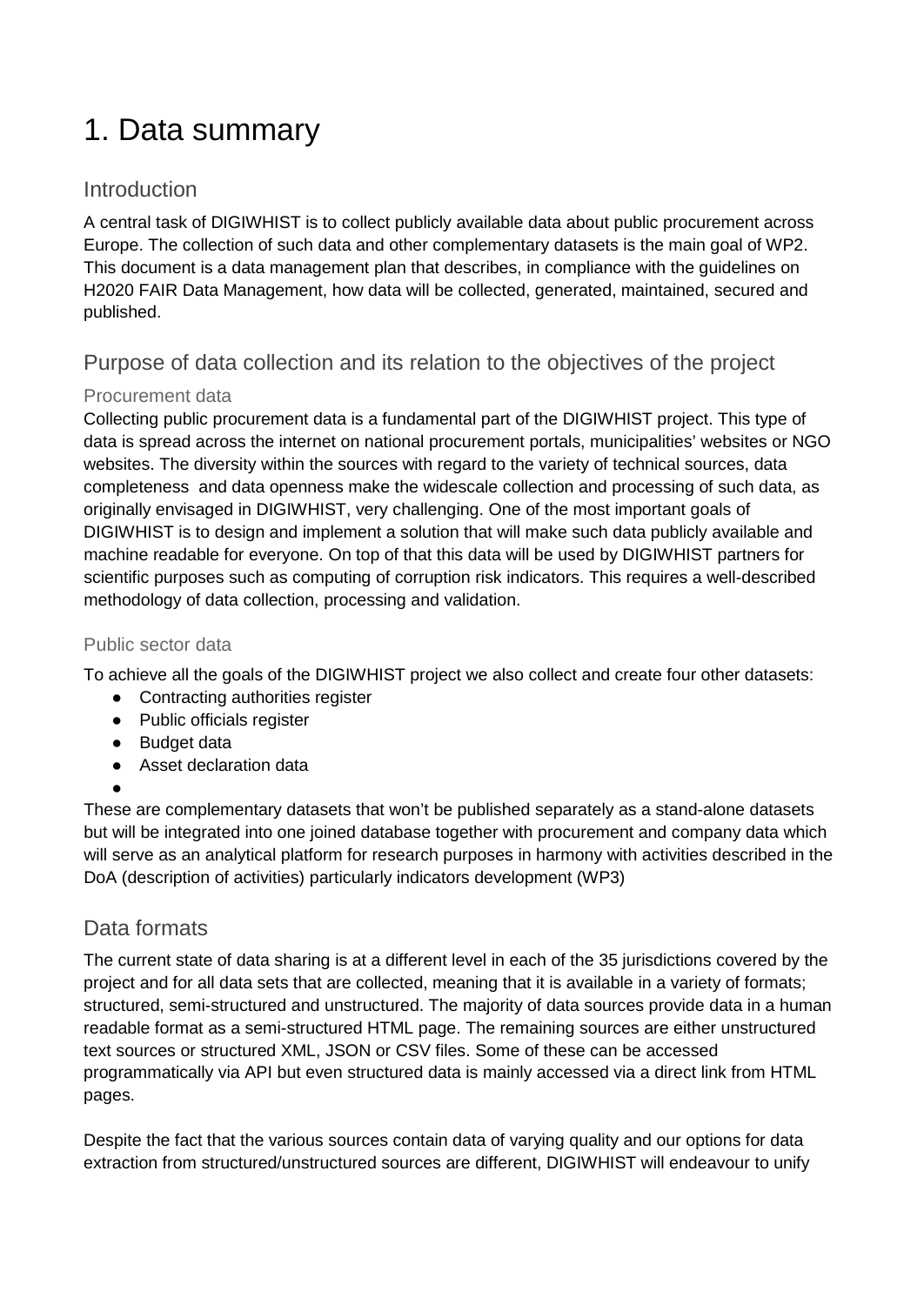data from all sources and provide it to all users in a structured machine readable format commonly used for data exchange, such as XML or JSON via API



# Origin of the data and re-use of existing datasets

WP2 uses the outputs of WP1, namely D1.1 (Repository of online data sources and description of data content), as a fundamental input for data collection

#### Procurement portals

Most of the public procurement data is scraped from its original source which is usually a web portal where data is published in a human readable format but with no support for machine processing. The DIGIWHIST project downloads and processes such data to make it structured, links all publications together and creates outputs that aggregate more publications of each tender into one master object that is published as a final description of a tender.

#### Open data

Among the national portals we can find some open data portals that support machine processing of data by publishing it in a proper format (e.g XML). For example:

- ftp://ted.europa.eu/
- ftp://ftp.uzp.gov.pl/bzp/xml/
- ftp://open.iub.gov.lv/

The lack of openness is caused by not using the OCDS for publishing procurement data. Our sources use data structures which make the data less open; our task is to transform the data so it can be used in an open structure. In some cases, there are well described methodologies, such as for TED, that help to transform data into the desired format. For the remaining sources we have to use expert knowledge to map the original source data to the DIGIWHIST data template.

#### Company data

In order to gain powerful insights into the workings of public procurement markets, information on the participating companies must also be available. Consequently, in addition to the collection, scraping, parsing and organization of public procurement data by DIGIWHIST, company data must also be obtained. There are four relevant variable groups to be obtained: company registry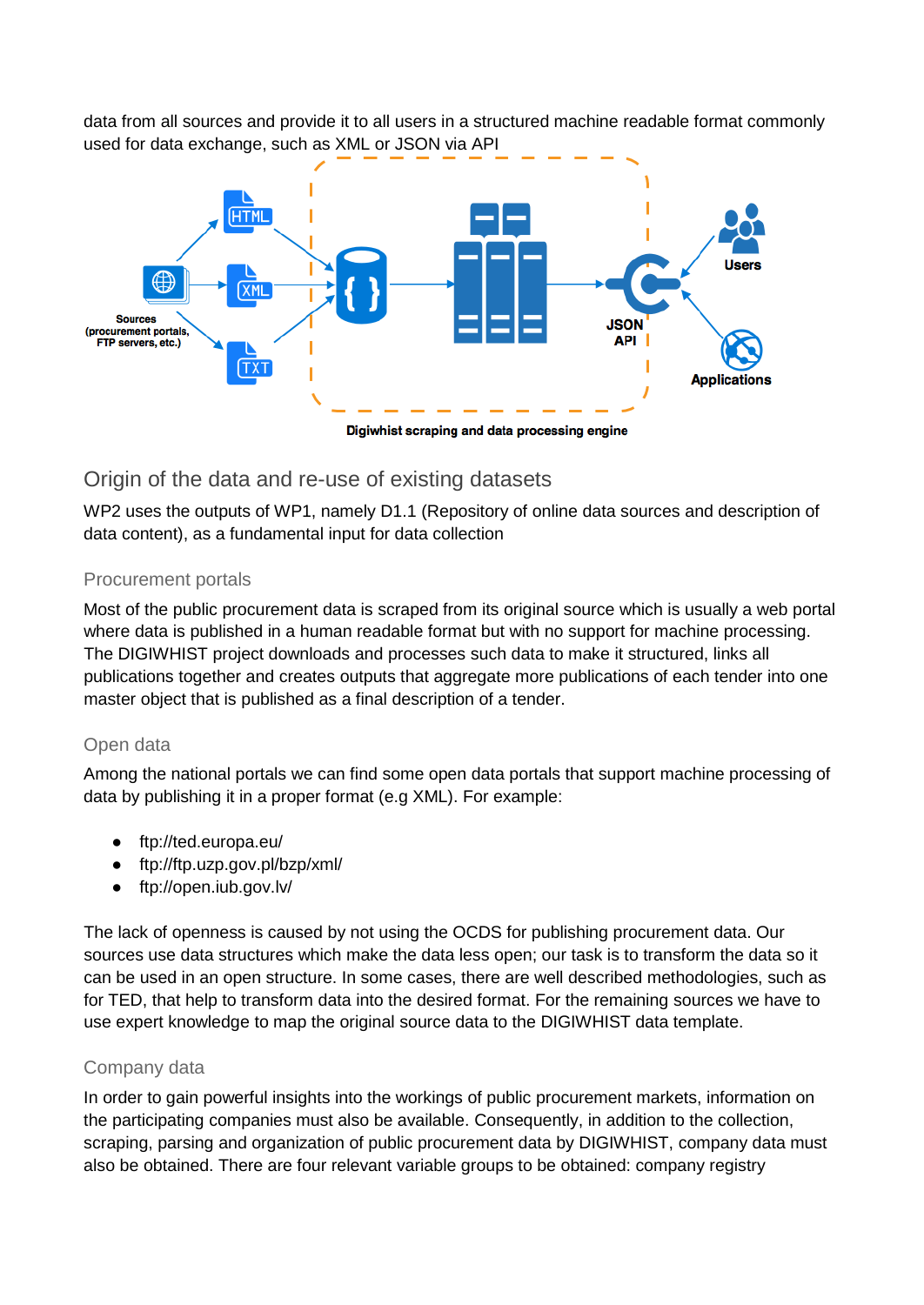information (company name, ID, incorporation date, address, company size etc.), financial data (annual turnover, profit rate, liabilities etc.), ownership and manager information. However, in most European countries, there is no readily available and detailed company data. Although, national company registries exist, they are not always free to use and often only contain a limited set of information (e.g. no ownership or financial data is available). Furthermore, open data repositories on company characteristics do not contain enough data either (e.g. opencorporates.com), hence they can be only used for cross-checking data quality. Therefore, under the terms of project proposal, the full company data set from all 34 countries covered was purchased from a private data provider.

#### Public sector data

In a same way as for procurement data we use public sector data published either on national portals or on NGO portals that mainly provides data in a machine readable format. There is a big difference between quality of procurement and public sector data sources. While governments put an effort into publishing procurement data quality of public sector data like budget information or asset declarations is very poor. This data is mainly completely unstructured, not easily machine processable (scanned pdfs) and scattered across the internet.

### Size of the data

Public procurement data is stored in several stages within a database

#### *1. Raw data*

This comprises data as it is published on its original source. In this stage we basically create a mirror of the original source so that we can access this data without needing to request it again from its original location and without any information loss. Raw data therefore contains a mixture of HTML, XML, JSON or CSV data including all the unnecessary information that accompanies the required information.

We've already collected raw data from almost all jurisdictions and therefore don't expect that the raw data size will grow dramatically although it's highly probable that after the first round of validation we will find out that some publications are missing and a crawler adjustment will be needed.

We will also collect data increments so we expect the data size will increase in the coming years. Since we have precise data for the month of May 2016 we'll be able to estimate the size of an increment in the near future.

| Stage | Number of records | Data size | Estimated data size<br>$(GB)$ <sup>***</sup> |
|-------|-------------------|-----------|----------------------------------------------|
| Raw   | 9142602           | 318       | 350                                          |

\* Number of records August 2016

\*\* Data size in GB in August 2016

\*\*\* Estimated data size in September 2017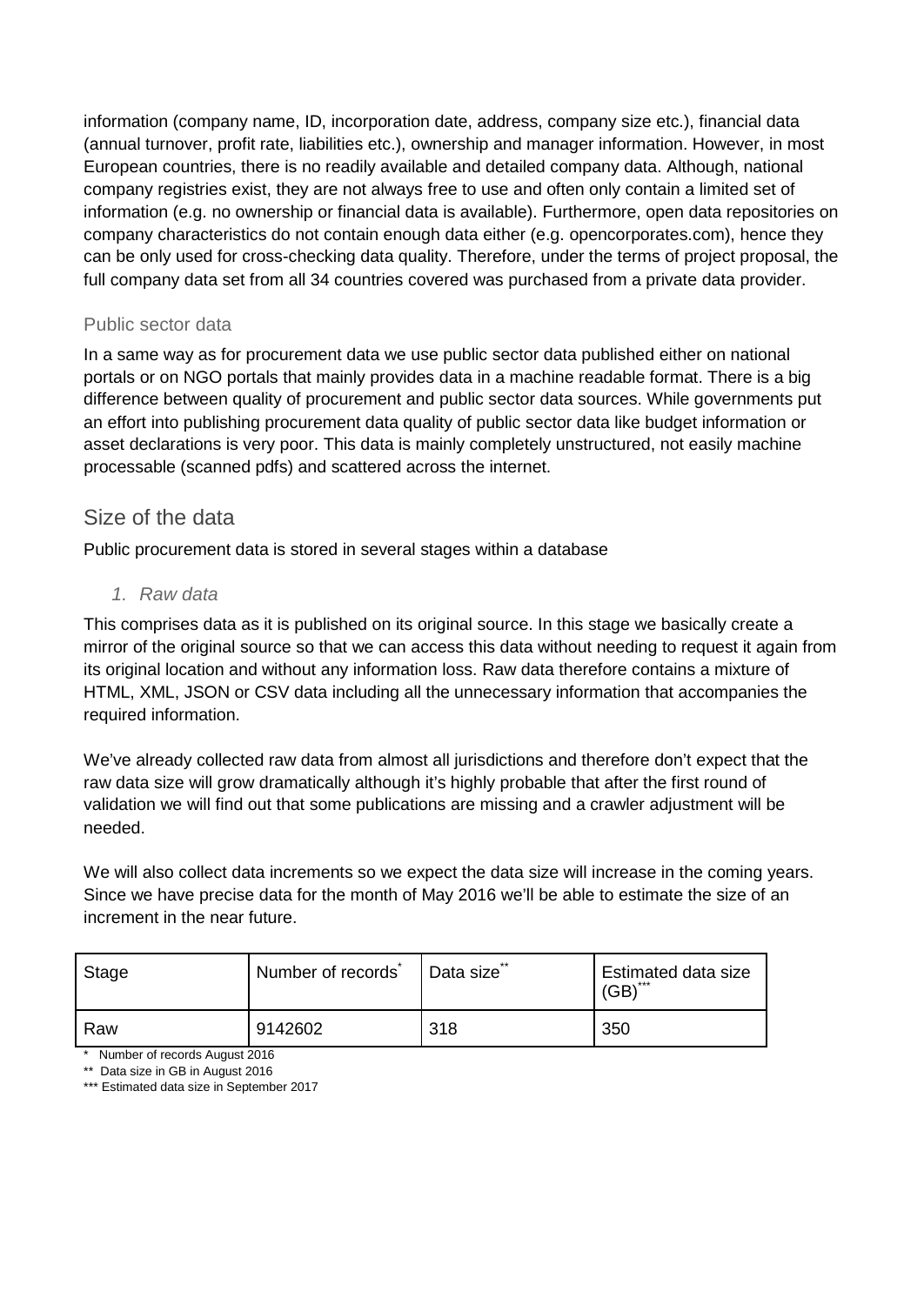#### *2. Parsed data*

This database contains useful information extracted from the raw documents in a structured text format. One raw document can be split into multiple parsed documents, each describing one tender. We don't parse all documents, only selected forms that contain information relevant to the project's goals; therefore, the number of parsed documents may be lower than the number of raw documents.

We have only datasets from a few jurisdictions processed to the parsed stage. This comprises about 25% of all raw publications; our estimate of the final data size is therefore based on the current size and our prediction that final size will be four times bigger

| Stage  | Number of records <sup>®</sup> | Data size <sup>®</sup> | <b>Estimated data</b><br>***<br>size |
|--------|--------------------------------|------------------------|--------------------------------------|
| Parsed | 2552248                        | 13                     | 52                                   |

\* Number of records August 2016

\*\* Data size in GB August 2016

\*\*\* Estimated data size in GB September 2017

#### *3. Clean data*

At this stage we convert the structured text information to a proper data type e.g. numbers, dates, enumeration values. This stage contains the same number of documents as a parsed stage but may contain a different number of fields from the corresponding parsed document because:

- the system can fail while cleaning some fields e.g. number is not a number; or
- the system can create a new field e.g. by mapping the national tender procedure type to enumeration value and storing both of them.

| Stage | Number of records | Data size <sup>®</sup> | <b>Estimated data</b><br>***<br>size |
|-------|-------------------|------------------------|--------------------------------------|
| Clean | 1866845           | $\overline{1}$         | 44                                   |

\* Number of records August 2016

\*\* Data size in GB August 2016

\*\*\* Estimated data size in GB September 2017

#### *4. Matched data*

Clean data contains one document for one publication without any relation between publications describing the same tender. The matched stage connects such publications into one group. It contains the same number of records as the previous stage in a same format but adds information which connects documents.

#### *5. Master records*

The mastered stage is the last stage. In this phase of data processing we aggregate data from all publications describing one tender and create one master object that is a final image of a specific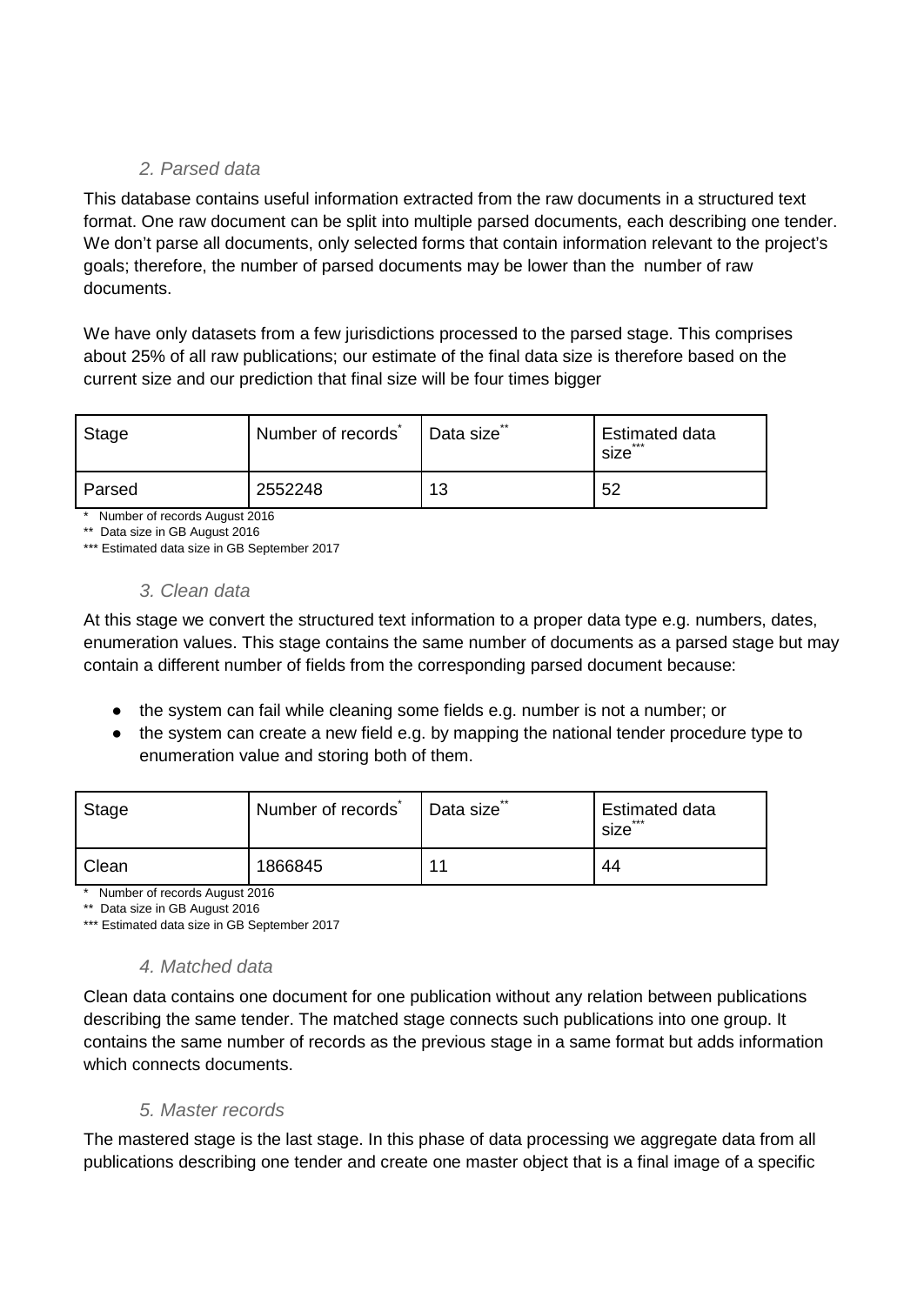tender. This will be a final dataset that the DIGIWHIST project will publish together with some related data discussed in Chapter 2.2.

Because we are at the very beginning of matching algorithms and creating master records it's difficult to estimate how many records there will be in this stage. We can only use an expert estimate here based on the fact that:

- there are stricter rules for publishing for above threshold procurements;
- above threshold tenders will consist of a contract notice and a contract award;
- many publications will be form corrections;
- this leads to about half the number of records in comparison with matched data collection.



#### Company data

The company data database is an important dataset for:

- research activities;
- buyer/supplier matching algorithms;

It's currently 350GB and it comprises:

- company register 51.288.900 records
- financial data 67.828.500 records
- manager information 43.954.700 records
- link 1.489.220.000 records. This is not a final number because some data hasn't been imported yet so we can expect around 1.800.000.000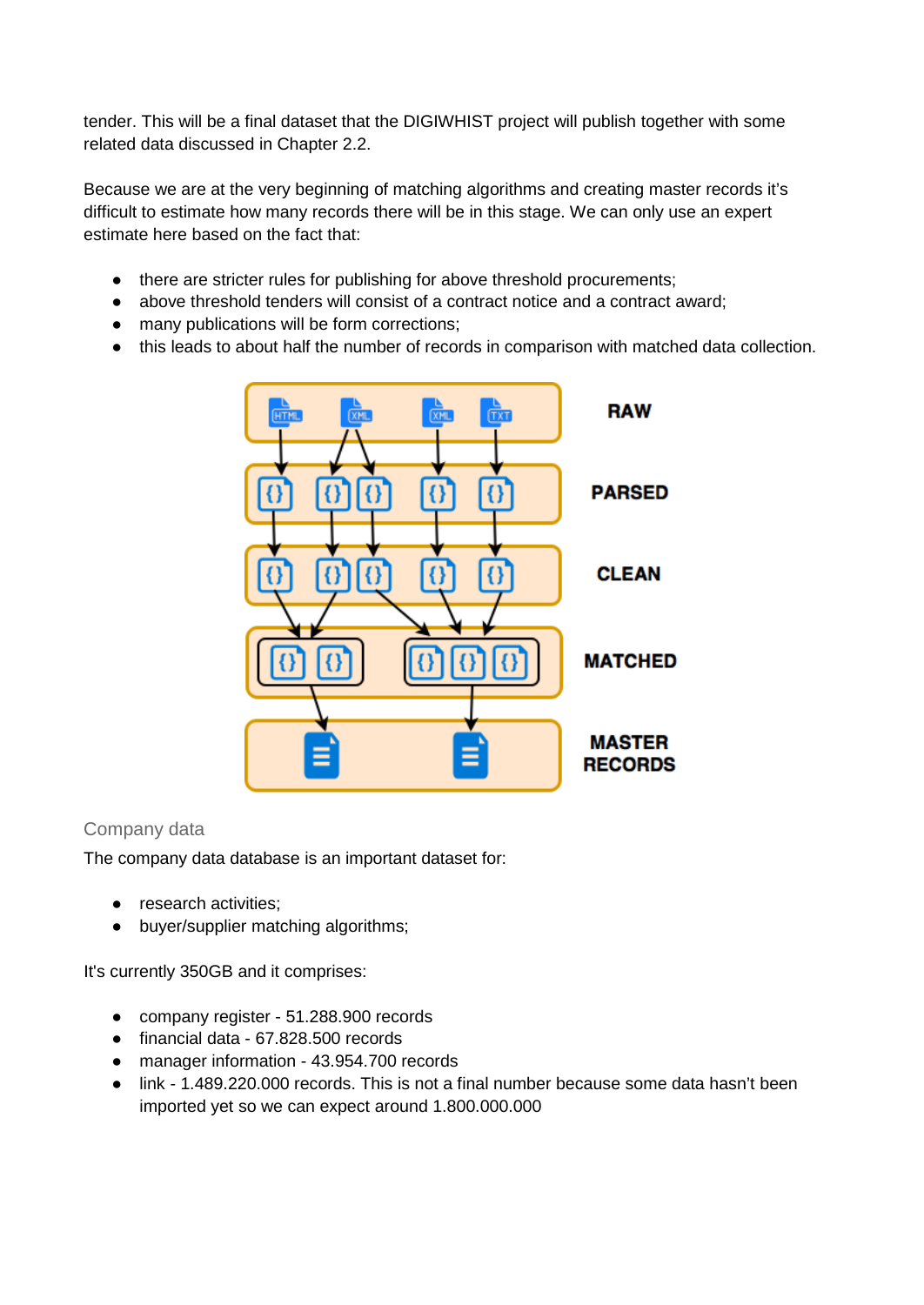#### Public sector data

In comparison to other datasets the public sector data database size is negligible. Currently we have for all categories together a database of 7.5GB. Despite the fact that it is likely to grow we don't expect it will be larger than 15GB for raw data.

# Data utility

Procurement data has variety of potential users. The foremost goal of the project is to create data which is usable for policy analyses and research, therefore drawing users from public institutions such as the EC or national governments and academia.

Various studies such as  $PwC(2013)^1$  $PwC(2013)^1$  $PwC(2013)^1$  identify lack of reliable data (especially in terms of unified structure and centralisation) as a major drawback for similar policy analyses. Additionally data including various red flags might be highly beneficial to anti-fraud agencies such as OLAF and various NGOs focusing on anti-corruption activities.

# 2. FAIR data

# 2.1 Making data findable, including provisions for metadata

# Data discoverability

We are active members of the Open Contracting community which is dedicated to the publication of public procurement data. We plan to follow the standard defined by the OCDS and, together with other OCDS publishers, our outputs will be linked from [http://www.open-contracting.org/why-open](http://www.open-contracting.org/why-open-contracting/worldwide/)[contracting/worldwide/](http://www.open-contracting.org/why-open-contracting/worldwide/) which is the central directory of similar datasets.

# Naming conventions

Although we designed our own data template for recording public procurement data our outputs will be published in the format of the Open Contracting Data Standard (OCDS) [\(http://standard.open](http://standard.open-contracting.org/)[contracting.org\)](http://standard.open-contracting.org/) that is currently the only widely used standard for publishing this type of data.

# Keywords

Individual structures, fields and enumeration values follow the OCDS which makes our data easy searchable for everyone.

# Versioning

Each data release will be versioned in accordance with the OCDS for package releases<sup>[2](#page-6-1)</sup>.

<span id="page-6-0"></span>[https://ec.europa.eu/anti-](https://ec.europa.eu/anti-fraud/sites/antifraud/files/docs/body/identifying_reducing_corruption_in_public_procurement_en.pdf)

[fraud/sites/antifraud/files/docs/body/identifying\\_reducing\\_corruption\\_in\\_public\\_procurement\\_en.pdf](https://ec.europa.eu/anti-fraud/sites/antifraud/files/docs/body/identifying_reducing_corruption_in_public_procurement_en.pdf)

<span id="page-6-1"></span><sup>&</sup>lt;sup>2</sup> http://standard.open-contracting.org/latest/en/schema/release\_package/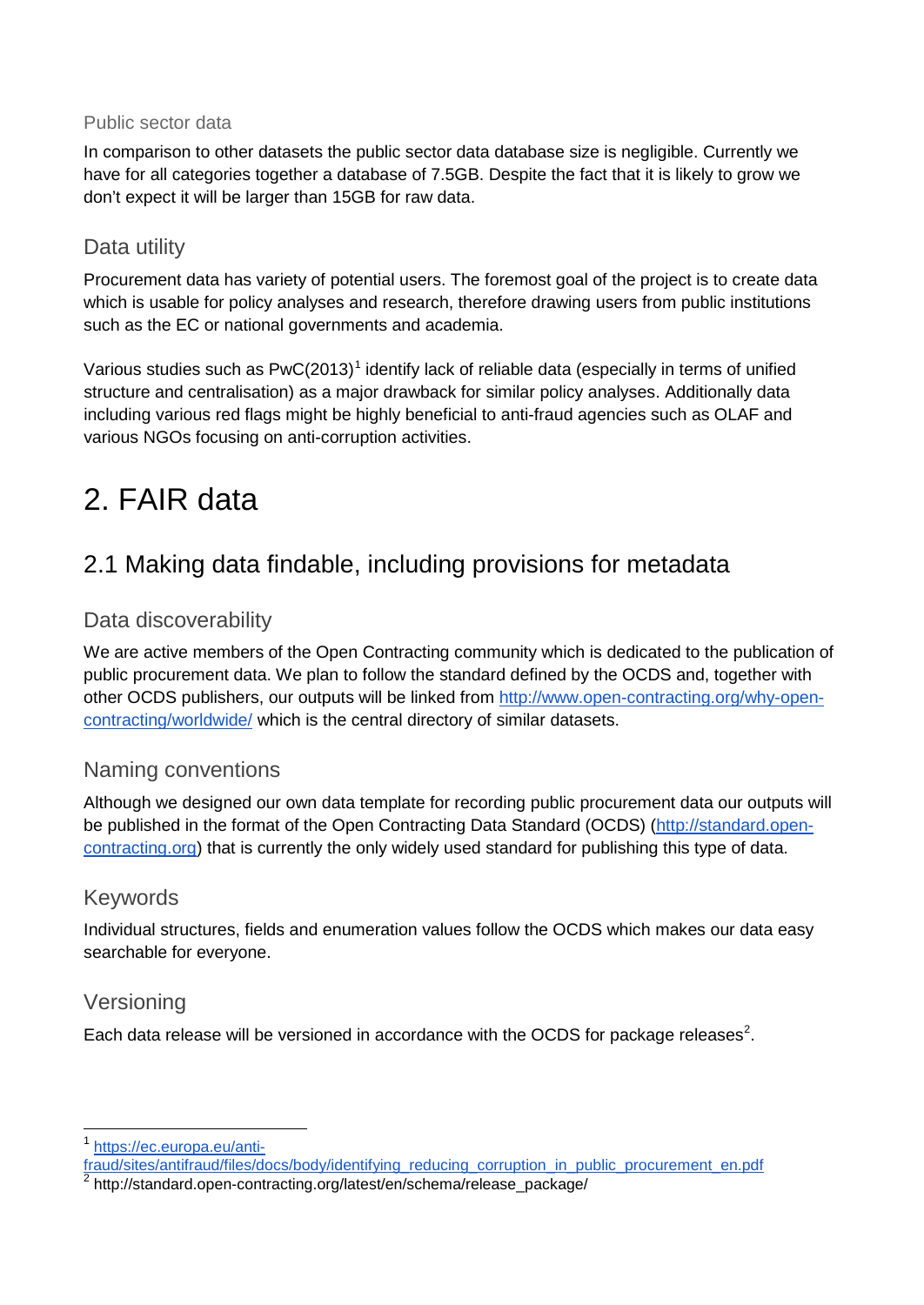# **Metadata**

To make our data more open and findable we will publish metadata based on the OCDS $3$  like URL, published date, publisher etc. When we decide to publish metadata that is not described in the OCDS we will do it in such a way that it only extends it and remains compatible.

# 2.2. Making data openly accessible

# Processed and produced datasets

The main goal of WP2 is to publish a data collection that will best reflect each tender based on the raw data detected and obtained by our software together with additional tender related information such as indicators that are outputs of WP3. Some secondary data collected and/or processed by our software won't be published as a separate dataset because it's either under the protection of contract or it's not a goal of DIGIWHIST project to publish such datasets and we use it only for purposes of making our final data better and more accurate.

#### Public datasets

- Public procurement data: DIGIWHIST will publish all tender information it detects in the described format together with a methodology of how the data was collected and created since it will be an aggregation of more public data sources.
- Indicators developed within the scope of WP3 as deliverable D3.6 (*Indicators implemented in database*) will be a part of the public procurement data. They will be published as tenderrelated information
- Public sector data collected within WP2 will be published, in compliance with the Grant Agreement, as tender/buyer related information or aggregate statistics

#### Non-public datasets

- Company data is a dataset that the DIGIWHIST project bought in compliance with the Grant Agreement. Its usage is defined by a contract with the supplier (Bureau van Dijk). This prevents DIGIWHIST from making it public but it enables DIGIWHIST partners to use it for scientific research.
- Tender-related data of a speculative nature. Within the complex process of data cleaning and merging we obtain some variables with some informative value, yet with a high risk of being erroneous. These will be valuable for research purposes yet their publication might bring serious legal and misinterpretation risks (for example through publishing the wrong supplier). Even with rigorous disclaimer release of such data might in fact reduce understandability and usability of the data to journalists, researchers etc.

# Data access

All data published within WP2 will be accessible through an API designed to be easily usable and machine readable. It will use SSL for authentication and encryption of communication between API and end user so that delivered data can't be modified by anyone during its transmission from source system to its destination and the receiving party is thus certain of the source.

<span id="page-7-0"></span> <sup>3</sup> http://standard.open-contracting.org/latest/en/schema/reference/?highlight=metadata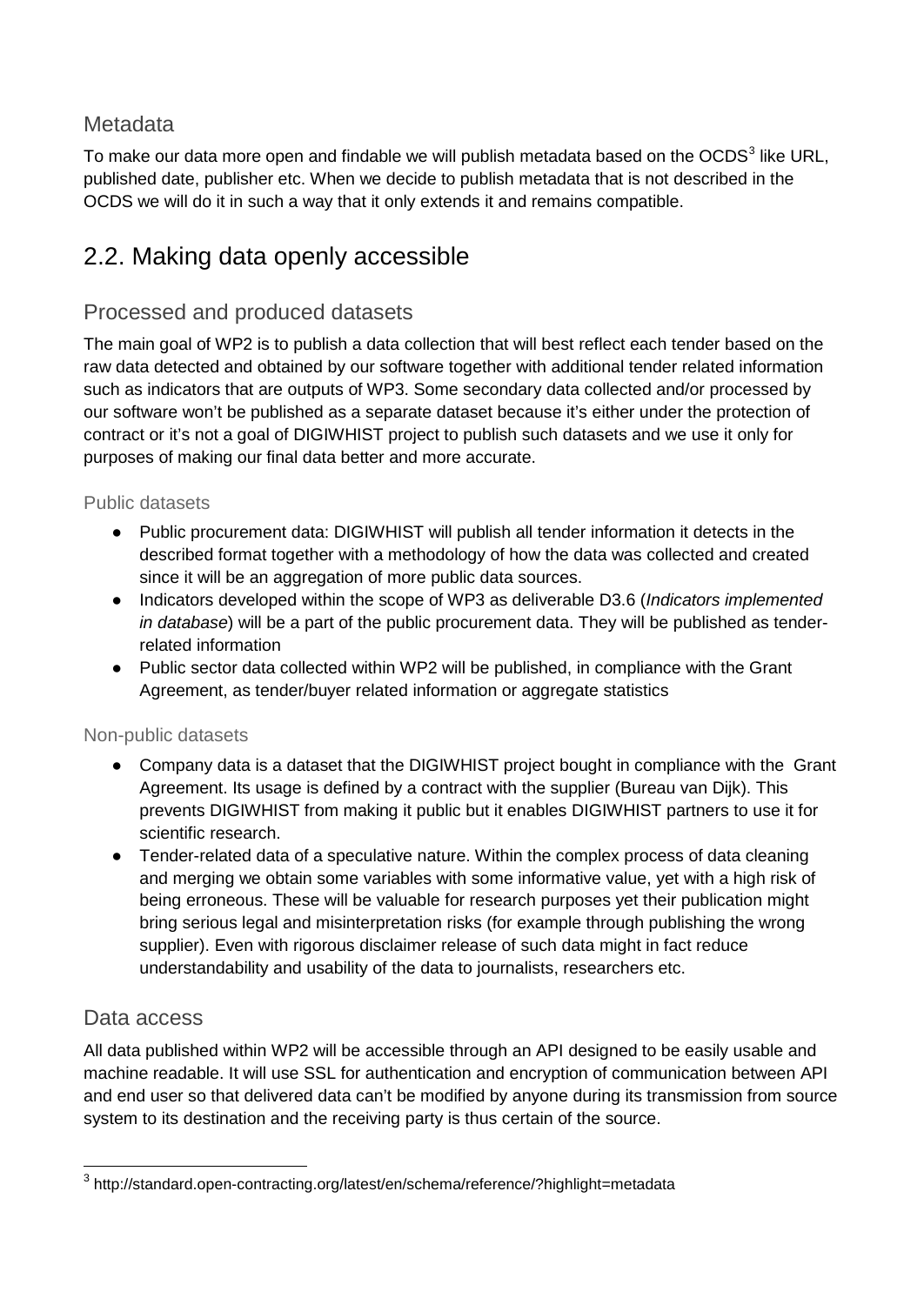#### Access methods

The DIGIWHIST API will use a standard HTTP protocol which means there is no need for special software to access the data. All popular programming languages implement functions or libraries that enable developers to communicate via HTTP protocol. On top of that anyone can access the data via a web browser such as Internet Explorer, Chrome or Firefox.

#### **Documentation**

As well as the data and the API itself, the documentation of the API is under development and this will be released together with the data by the end of a project. This documentation will describe all API endpoints and methods in detail and will be the only document needed to successfully connect to the described data source.

#### **Restrictions**

There are no explicit restrictions on re-use of published data therefore there is also no need for a data access committee. The software as well as the data documentation will be released as D2.8 (*Methods paper describing database content, data collection, cleaning, and linking*)

### Software license

All software products developed within the framework of WP2 will be published as open source under the MIT<sup>[4](#page-8-0)</sup> licence. This licence grants permission, free of charge, to any person obtaining a copy of the software and associated documentation files (the "Software"), to deal in the Software without restriction, including without limitation on the rights to re-use, copy, modify, merge, publish, distribute, sublicense, and/or sell copies of the Software, and to permit persons to whom the Software is furnished to do so.

# Data, documentation and code repository

#### Source codes and documentation

All source codes and their documentation will be stored in a public GitHub repository. This is a wellknown repository in an open source community and it is considered to be a best practice to share codes in this way because it creates a centralised point for third parties to obtain and re-use the code which has been created.

The choice was thus motivated by current best practice, which is based on the following GitHub features:

- security of a repository;
- connectivity reliability;
- data durability;
- graphical user interface;
- easy re-use enabled by major third-party software development tools.

<span id="page-8-0"></span> <sup>4</sup> https://opensource.org/licenses/MIT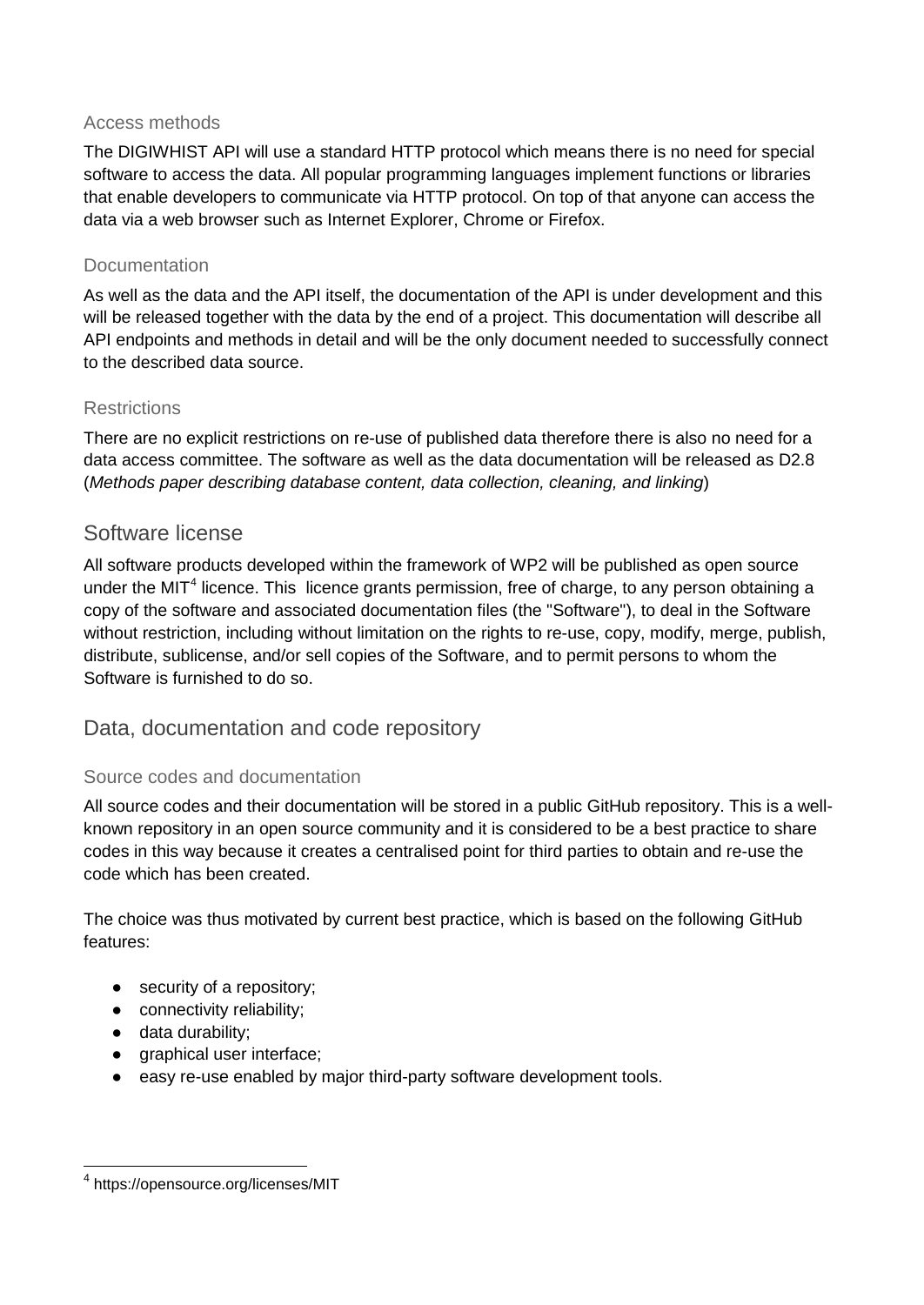#### Published data

Due to the fact that the data size may grow and the nature of a data may change every day we decided that it's more appropriate to implement a custom solution for data publication that allows users to access updated data on demand and in small portions instead of always having to download the whole dataset from a static repository, even if a significant part of a content hadn't changed. This solution is referred to as an API in this document and is based on standard technologies like HTTP protocol or JSON data format. A proper backup and recovery plan needs to be implemented in the production phase to avoid potential system failures or data loss.

# 2.3. Making data interoperable

It is a top priority goal for DIGIWHIST to make data from various sources using various national code tables and enumerations interoperable and easily understandable.

#### Standard vocabularies

To make data easily readable and processable we follow open contracting data standard structures and enumerations. This should make data completely clear for everyone who wants to use it. The importance of standard vocabularies like common procurement vocabulary (CPV) or NUTS code arises when we take into consideration that we publish data in many different languages. For users it's almost impossible to understand all of those languages but standard vocabularies help to make basic information like the subject of a tender or location of works understandable.

#### Mapping

Where various national values for different fields are used (e.g. tender procedure type) we put extensive effort into mapping national values to standard vocabularies. We do such mapping for fundamental data like:

- lot status;
- tender size;
- procedure type; and
- other fields that have enumeration values in OCDS.

# 2.4. Increase data re-use

# Data licence

The licensing of the data produced is still an open issue given the legal differences across all jurisdictions and the differences in rights granted by official data providers. Even though there are licenses designed for open data (e.g.  $ODbL<sup>5</sup>$  $ODbL<sup>5</sup>$  $ODbL<sup>5</sup>$ ) any licensing can be complicated and we will have to proceed country by country. For example, copyright law in the Czech Republic explicitly excludes "data in public registries whose distribution is in public interest" from any possibility of licensing or protection.

<span id="page-9-0"></span> <sup>5</sup> <http://opendatacommons.org/licenses/odbl/>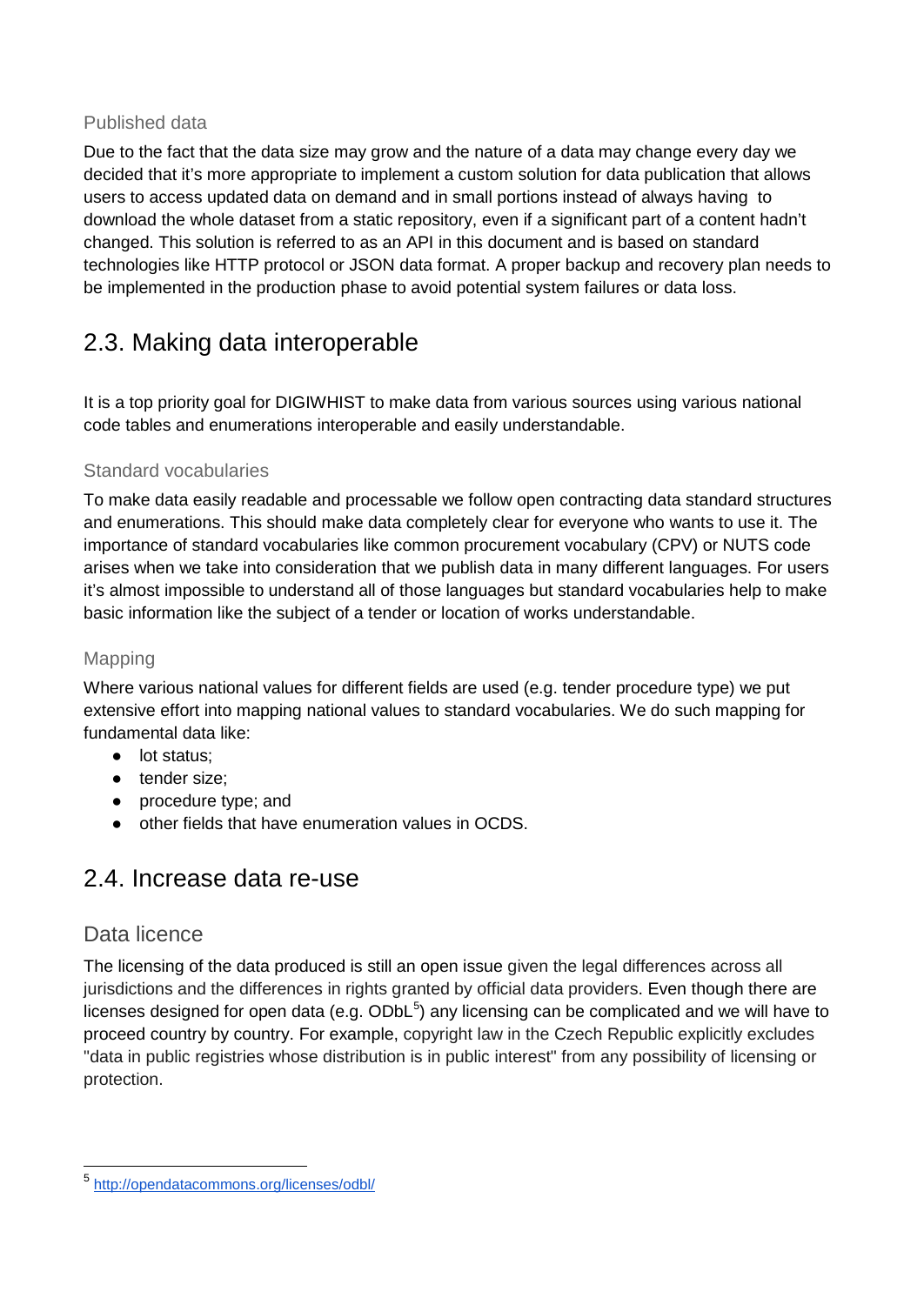# Data availability

D2.6 is due in month 31 of DIGIWHIST. This means that a final linked database and related algorithms will be published by the end of September 2017. In compliance with the Grant Agreement, data will be available for at least three years after the end of a project.

# Data reusability

Data published by DIGIWHIST will be accompanied by an OCDS version that it is compatible with. This is especially important because data standards are evolving all the time and it is expected that some changes in OCDS will occur during the implementation phase which ends in month 31 of the project or during following years. Adding a compatible OCDS makes implementation of the data processing software much easier.

# Quality assurance

There are several consortium members contributing to the quality assurance process. This is led by Datlab which validates data at several levels.

- 1. **Consistency** examining the integrity of the data, its structural consistency with the designed model and suggesting further changes to the model. Responsible organisation: Datlab
- 2. **Completeness** ensuring that all the relevant data (at the form level) has been obtained from the source. Responsible organisation: Datlab
- 3. **Correctness** ensuring that the raw data obtained is consistent with the source, i.e. containing the same values, codelists match national legislation etc. Responsible organisations Datlab + UCAM domain experts
- 4. **Data availability** evaluating the quality of the processed data in terms of availability of variables (in contrast to Correctness this is not looking for the errors in our software anymore, but assessing the quality of the data, which possibly carries many imperfections from the source systems). Responsible organisation: Datlab.

The outputs of this process, most importantly the Data availability step, will be described in detail together with validation results in D2.7 which will be released together with the final database.

# 3. Allocation of resources

# Costs for making data FAIR and its coverage

Making data FAIR is significant part of the project. Almost the whole of WP2 entails re-creating data from original sources and making it FAIR. Thus, in some sense, at least 36% of overall project costs (the WP2 share of the work) is dedicated to this. Since other work packages such as WP1 also contribute to that goal, we can conclude that overall considerable resources and time are dedicated to publishing data in accordance with FAIR principles. The costs of achieving this are built into the project budget. Some of the activities (deliverables) which are crucial for this include:

- Legal and regulatory mapping (D 1.1)
- Implement data templates compatible with OCDS (D2.3)
- Raw (D2.4), Cleaned and structured databases (D2.5), Final linked database (D2.6)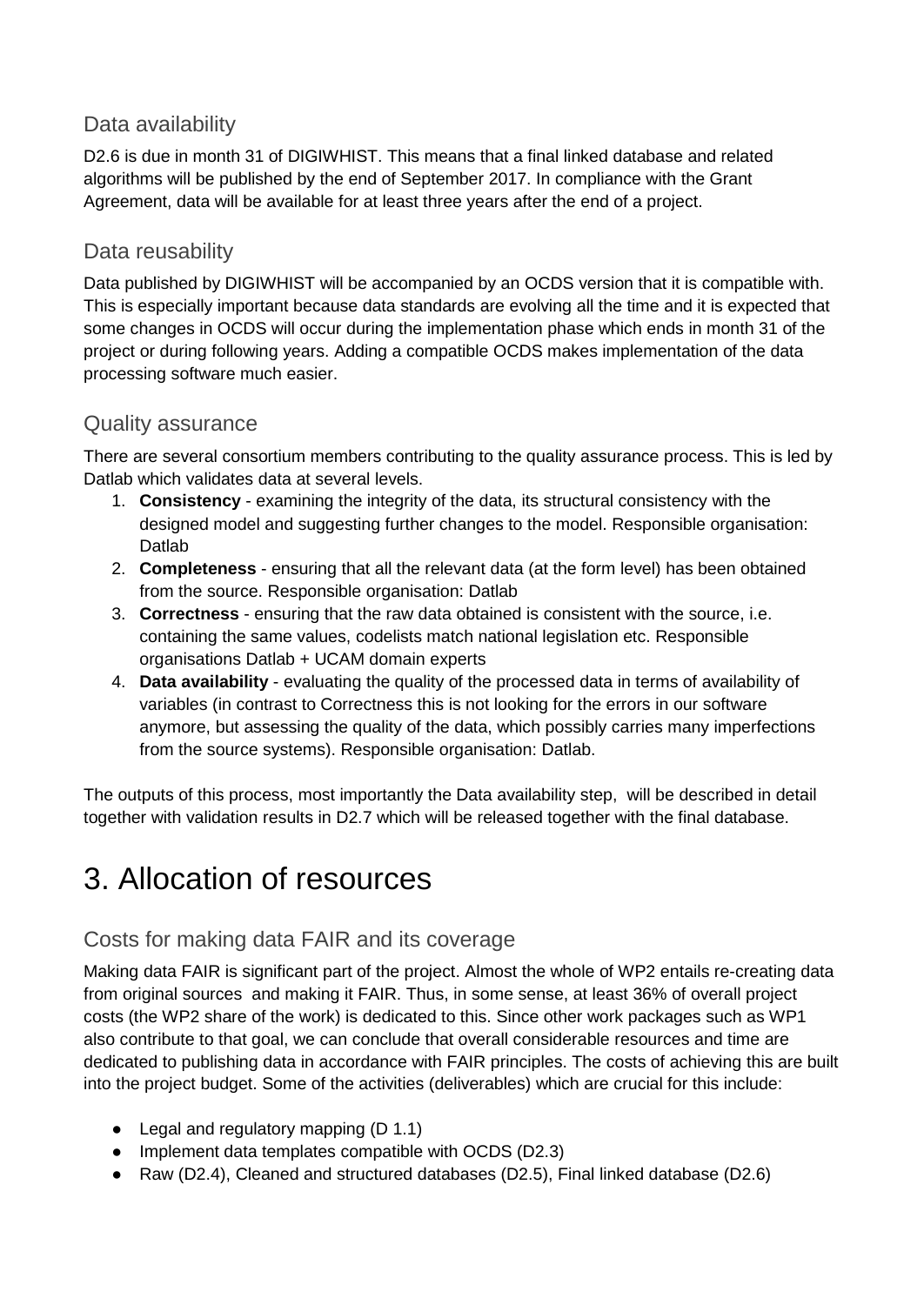- Data validation (D2.7)
- Methods paper describing database content, data collection, cleaning, and linking (D2.8)

# Responsibilities for data management

Until the end of project the UCAM team is responsible for making the data public, documented and secure. After that OKFN will take over the sustainability phase, ensuring the availability of published resources at least for five years after the project end.

The current distribution of labour requires several steps of complex data gathering and processing which is designed and coordinated by the UCAM IT team. Other consortium members take responsibility as part of that process for particular actions:

- 1. Source annotation (UCAM domain experts)
- 2. Parsing and processing of the data from sources (UCAM IT)
- 3. Validation and bug reporting (Datlab, UCAM domain experts)
- 4. Data release and provision to other partners (UCAM IT)

The process further involves many decisions which will affect the final quality and scope of the data. This includes, for example, the prioritization of countries, sources (especially if multiple sources are available in given countries) and individual variables in order to deliver the most comprehensive dataset with the resources available. Such decisions are made following discussion amongst consortium members to reflect both future usability of data and the practical costs of gathering it.

### Are the resources for long term preservation discussed?

As explained earlier, the current infrastructure is run and further developed by the UCAM IT team. The choice of storage now, as well as in the future, is primarily made by balancing the costs, ease of processing and potential re-use.

Thus far we have designed (D2.1) and implemented the whole architecture using the AWS IAAS (Infrastructure as a Service) provider and we will run it until September 2017. Thereafter OKFN will be responsible for ensuring that the data gathered during the implementation phase is available until the end of the sustainability phase. One of the key upcoming decisions is to agree with OKFN what kind of architecture they will use to do this; alternatives include using the existing architecture, or they could run the database and software using their own servers or they could buy some servers from a hosting company. The chosen solution will reflect above mentioned principles in order to facilitate one of key project goals - making the data available for further re-use.

# 4. Data security

#### Access

We apply different security mechanisms on different levels to ensure the security of the production infrastructure: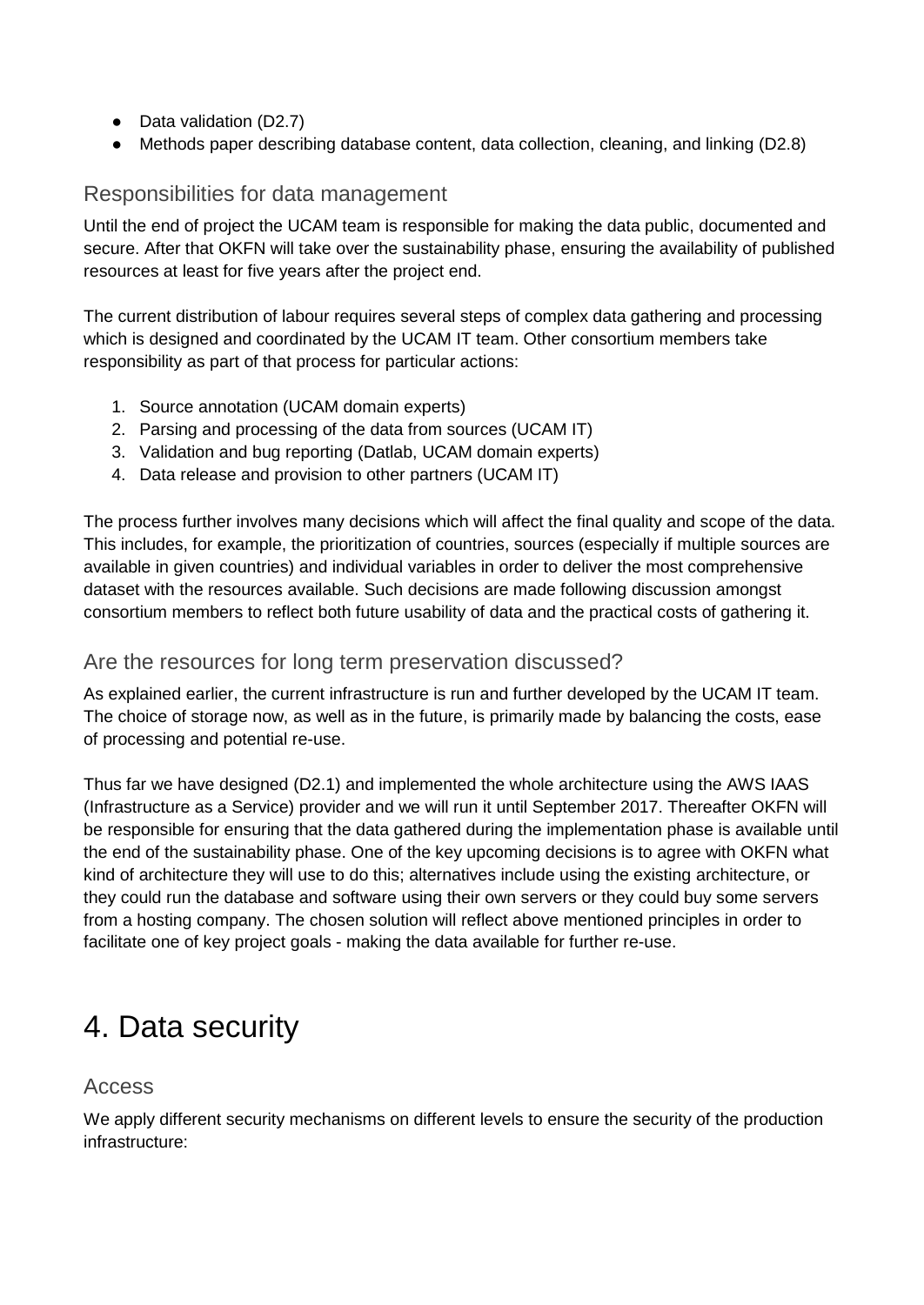- 1. Access to the production infrastructure is granted to approved personnel only.
- 2. The production environment is secured by firewall.
- 3. There is only one entry point to the infrastructure. There is no direct access vector to servers/services(PostgreSQL, RabbitMQ etc.)
- 4. All communication with the production environment (API, server access) is possible only via channels with a strong cryptography enabled OpenVPN, SSH)



### OpenVPN

There is an OpenVPN server installed on the infrastructure entry point. The clients have first to connect to the OpenVPN with a proper certificate (certificates are user specific). OpenVpn is configured to disable "visibility" of connected clients between each other.

Once the OpenVPN connection is successfully established, the user can continue with SSH access to the rest of infrastructure.

#### **SSH**

Connection to servers is possible only via SSH. The SSH is configured to disallow password authentication, only public/private key authentication is possible. Keys are not shared amongst users.

#### Administrator access

Client trying to access the infrastructure have to:

- 1. Connect to OpenVPN with a proper certificate
- 2. Connect to the entry point server via SSH

#### Service access

To connect to one of the services(MongoDB, RabbitMQ) from the client directly:

- 1. Connect to OpenVPN with a proper certificate
- 2. Connect to the entry point server via SSH
- 3. Create an SSH tunnel to target service/port.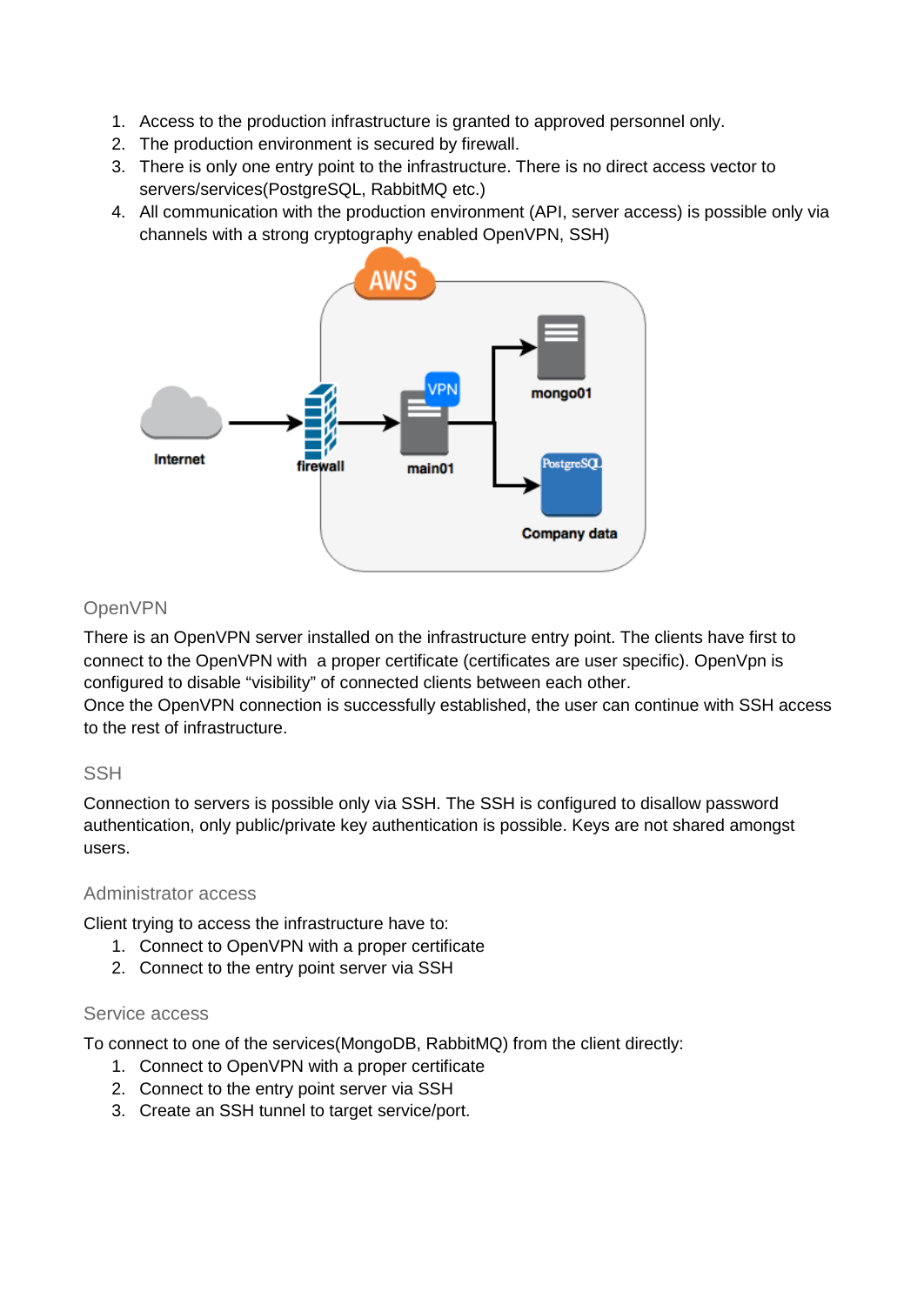# **Backup**

The data is backed up on a daily basis with 30 day retention period. The backups are stored as encrypted snapshots to Amazon S3 infrastructure into geographically different locations.

### Availability and recovery strategy

The current state of the project does not require 24/7 availability setup. In case of service failure, we are able to restore whole production environment in a short period.

# **Encryption**

The data is stored on encrypted storage devices. Database storages as well as backups, logs etc. are placed only on encrypted volumes.

#### Software patches

Software patches are applied on a regular basis. Critical path updates and security patches bulletins are reviewed and fixes are applied within hours when necessary.

# 5. Ethical aspects

The EC original Ethics Check and RP1 Ethics Check have both raised a number of concerns around the impact of data sharing :

# Data Protection & Privacy

Detailed information was sought in relation to the procedures that will be implemented for data collection, storage, protection, retention and destruction along with confirmation that they comply with national and EU legislation**.** A lengthy description of data security was provided which covers the service provider for data storage, encryption, backup, secure access, network configuration, user accounts, software patches, log audit, recovery strategies, data destruction and passing data to third parties. The full response, which has been accepted by the EC, can be found in our Consortium Ethics Check Response RP1.

# Personal information

Detailed information was also sought on the type of personal information that is to be collected from interviewees/informants as well as the privacy/confidentiality issues related the personal data. We provided a detailed explanation of how the data will be accessible through password login and will be kept in encrypted files which are backed up daily. Data will only be kept for the length of the project. All participants will be made aware of how their data will be used and will sign consent forms. For the purposes of analysis, informant's personal data will be anonymised so they cannot be identified. We will not publish any information which would allow the identification of interviewees/informants. The full response, which has been accepted by the EC, can be found in our Consortium Ethics Check Response RP1.

#### Protection of whistleblowers

Whistle-blowers may face severe professional and physical reprisals if their identities were wrongfully disclosed. Our national portals will not themselves provide the whistleblowing function, but will link to a national partner's website that provides such a channel so no personal data will be